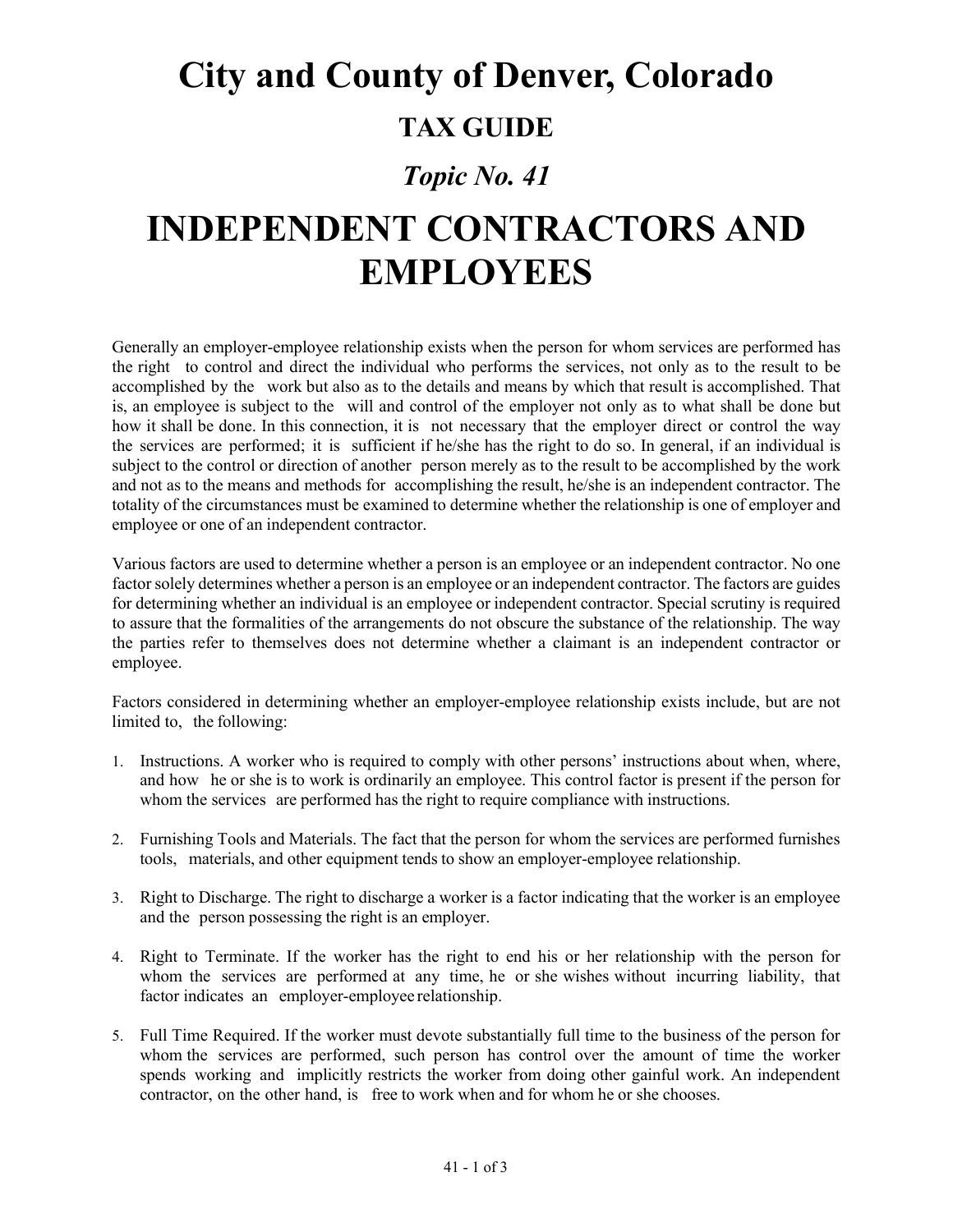- 6. Significant Investment. If the worker invests in facilities that are used by the worker in performing services and are not typically maintained by employees (such as the maintenance of an office rented at fair value from an unrelated party), that factor tends to indicate that the worker is an independent contractor. On the other hand, lack of investment in facilities indicates dependence on the person or persons for whom the services are performed for such facilities and, accordingly, the existence of an employer-employee relationship.
- 7. Realization of Profit or Loss. A worker who can realize a profit or suffer a loss as a result of providing his or her services (in addition to the profit or loss ordinarily realized by employees) is generally an independent contractor; the worker who cannot is generally an employee. The risk that a worker will not receive payment for his or her services, however, is common to both independent contractors and employees and thus does not constitute a sufficient economic risk to support treatment as an independent contractor.
- 8. Payment by Hour, Week, Month. Payment by the hour, week, or month generally points to an employer- employee relationship, provided that this method of payment is not just a convenient way of paying a lump sum agreed upon as the cost of a job. Payments made by the job or on a straight commission generally indicate that the worker is an independent contractor.
- 9. Continuing Relationship. A continuing relationship between the worker and the person or persons for whom the services are performed indicates that an employer-employee relationship exists. A continuing relationship may exist where work is performed at frequently recurring although irregular intervals.

If the employer-employee relationship exists, it is immaterial how the parties themselves describe the relationship.

Business enterprises employing workers sometimes fail to correctly classify the worker. For instance, the business enterprise may incorrectly classify the worker as an independent contractor to avoid paying Social Security (FICA) taxes. If an incorrect classification has occurred, the worker should be correctly classified as an employee and the occupational privilege taxes due must be remitted to the City along with penalty and interest.

Compensation received by an employee is reported on Form W-2. This form shows the total wages earned during the year, as well as the FICA, Medicare, federal, state, and local tax withheld. Compensation received by an independent contractor is reported on Form 1099-Misc. Generally, no taxes are withheld on such compensation, thus no tax withholding will appear.

The Employee Occupational Privilege Tax (OPT) Ordinance requires employers to withhold the \$5.75 per month Employee OPT for each taxable employee. If a business claims to have independent contractors working for them, these persons must be registered to report their own Business Occupational Privilege Tax (OPT) of \$4.00 per month. If these individuals, claimed by the business to be independent contractors, are not registered to report their own Business OPT, the City may hold the business liable for these taxes.

#### EXAMPLE

Dean entered into an oral contract last year to provide accounting services for Granite Homes. Granite Homes controls the hours Dean must work, gives him his assignments, provides him with all materials and equipment he needs to perform his services, gives him deadlines for completing each assignment, and pays him an hourly "commission." This is a 12-month temporary work arrangement. Granite Homes considered Dean to be an independent contractor. Thus, no taxes were withheld, and Dean received a Form 1099-Misc. for the year. A review of the facts clearly shows Dean to be an employee. Granite Homes had the power or right to control and direct the work performed by Dean. The fact that Granite Homes may describe the relationship as an independent contractor relationship is immaterial. Granite Homes is liable for both the Employee OPT and the Business OPT on this person.